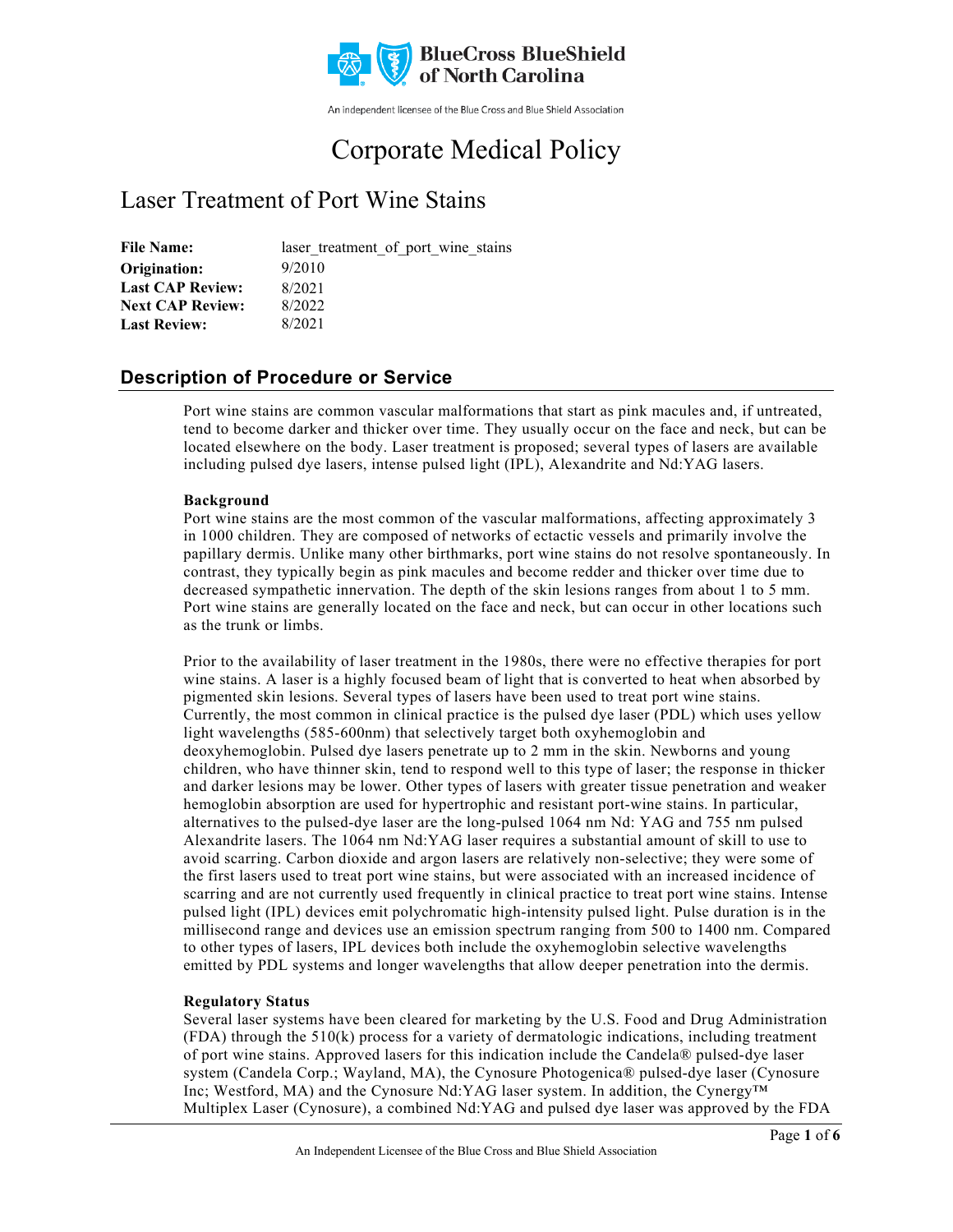in 2005 for treatment of benign vascular and vascular dependant lesions, including port wine stains.

In 2003, the Lumenis® family of intense pulsed light systems was approved by the FDA; indications for use include dermatological applications. Subsequently, the NannoLight® intense pulsed light system (Global USA Distribution) was approved by the FDA in 2008 and the Mediflash3 and Esterflash3 systems (Dermeo) were approved in 2010 for indications specifically including treatment of port wine stains.

### **Related Policy:**

Cosmetic and Reconstructive Surgery

*\*\*\*Note: This Medical Policy is complex and technical. For questions concerning the technical language and/or specific clinical indications for its use, please consult your physician.*

#### **Policy**

**Pulsed Dye Laser Treatment of port wine stains may be considered medically necessary when the medical criteria and guidelines outlined below are met.**

**Treatment of port wine stains with pulsed dye lasers in combination with photodynamic therapy or topical angiogenesis inhibitors is considered investigational. BCBSNC does not provide coverage for investigational services or procedures.** 

**Carbon Dioxide (CO2) lasers for treatment of port wine stains is considered investigational. BCBSNC does not provide coverage for investigational services or procedures.**

#### **Benefits Application**

This medical policy relates only to the services or supplies described herein. Please refer to the Member's Benefit Booklet for availability of benefits. Member's benefits may vary according to benefit design; therefore member benefit language should be reviewed before applying the terms of this medical policy.

#### **When Pulsed Dye Laser Treatment of Port Wine Stains is covered**

Pulsed Dye Laser treatment is covered for port wine stains on the head and/or neck for members age 18 or younger.

Pulsed Dye Laser treatment is covered for port wine stains on the head and/or neck for members over age 18 when associated with recurrent bleeding, infection, pain or ulceration, or when there is documented evidence of physical functional impairment.

Pulsed Dye Laser treatment is covered for port wine stains on the trunk and extremities for any age when associated with recurrent bleeding, infection, pain or ulceration or when there is documented evidence of physical functional impairment.

#### **When Pulsed Dye Laser Treatment for Port Wine Stains is not covered**

Treatment of port wine stains with pulsed dye lasers in combination with photodynamic therapy or topical angiogenesis inhibitors is considered investigational.

Carbon Dioxide  $(CO<sub>2</sub>)$  lasers for treatment of port wine stains is considered investigational.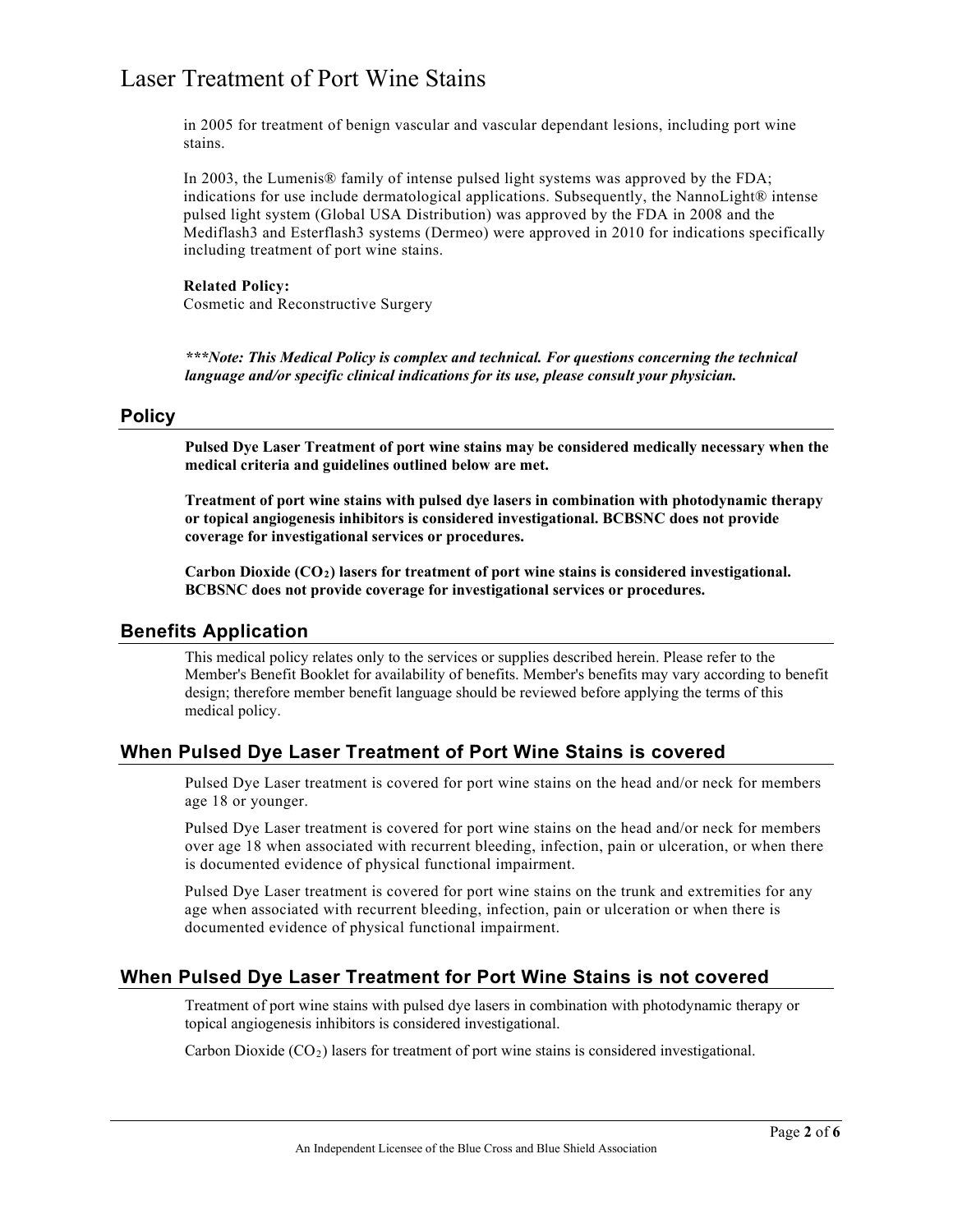### **Policy Guidelines**

Treatment of port wine stain is not covered when performed solely for the purpose of improving or altering appearance or self-esteem, or to treat psychological symptomatology or psychosocial complaints related to one's appearance. Refer to policy titled "Cosmetic and Reconstructive Surgery".

Studies have generally found that laser treatment can be effective at lightening port wine stains. The preponderance of evidence is on the pulsed-dye laser; there is insufficient evidence from comparative studies that one type of laser results in more lightening than another. There is insufficient evidence that adding topical angiogenesis inhibitor to laser therapy results in better outcomes than lasers alone. There was 1 positive RCT and 1 negative RCT. No comparative studies were identified on lasers combined with any other treatments. Thus, laser treatment may be considered medically necessary in certain situations for patients with port wine stains and combination treatment is considered investigational.

Performance of a prior spot test is necessary to select suitable candidates for treatment and to determine the degree of scarring that may occur.

The size of the lesion may require more than one treatment.

### **Billing/Coding/Physician Documentation Information**

This policy may apply to the following codes. Inclusion of a code in this section does not guarantee that it will be reimbursed. For further information on reimbursement guidelines, please see Administrative Policies on the Blue Cross Blue Shield of North Carolina web site at www.bcbsnc.com. They are listed in the Category Search on the Medical Policy search page.

*Applicable codes: 17106, 17107, 17108*

*Diagnosis code subject to medical necessity review:*

*ICD-10 diagnosis code: Q82.5*

BCBSNC may request medical records for determination of medical necessity. When medical records are requested, letters of support and/or explanation are often useful, but are not sufficient documentation unless all specific information needed to make a medical necessity determination is included.

### **Scientific Background and Reference Sources**

BCBSA Medical Policy Reference Manual [Electric Version]. 7.01.40, 6/10/10

Senior Medical Director Review 8/2010

National Institutes of Health (NIH). Combined Use of Pulsed Dye Laser and Topical Antiangiogenic Agents for Treatment of Port Wine Stain Birthmarks. Clinical trial #NCT00969397. Retrieved on August 3, 2011 from [http://clinicaltrials.gov/ct2/show/NCT00969397](http://clinicaltrials.gov/ct2/show/NCT00969397?term=NCT00969397&rank=1)

BCBSA Medical Policy Reference Manual [Electronic Version]. 7.01.40, 6/9/11

Specialty Matched Consultant Advisory Panel review 9/2011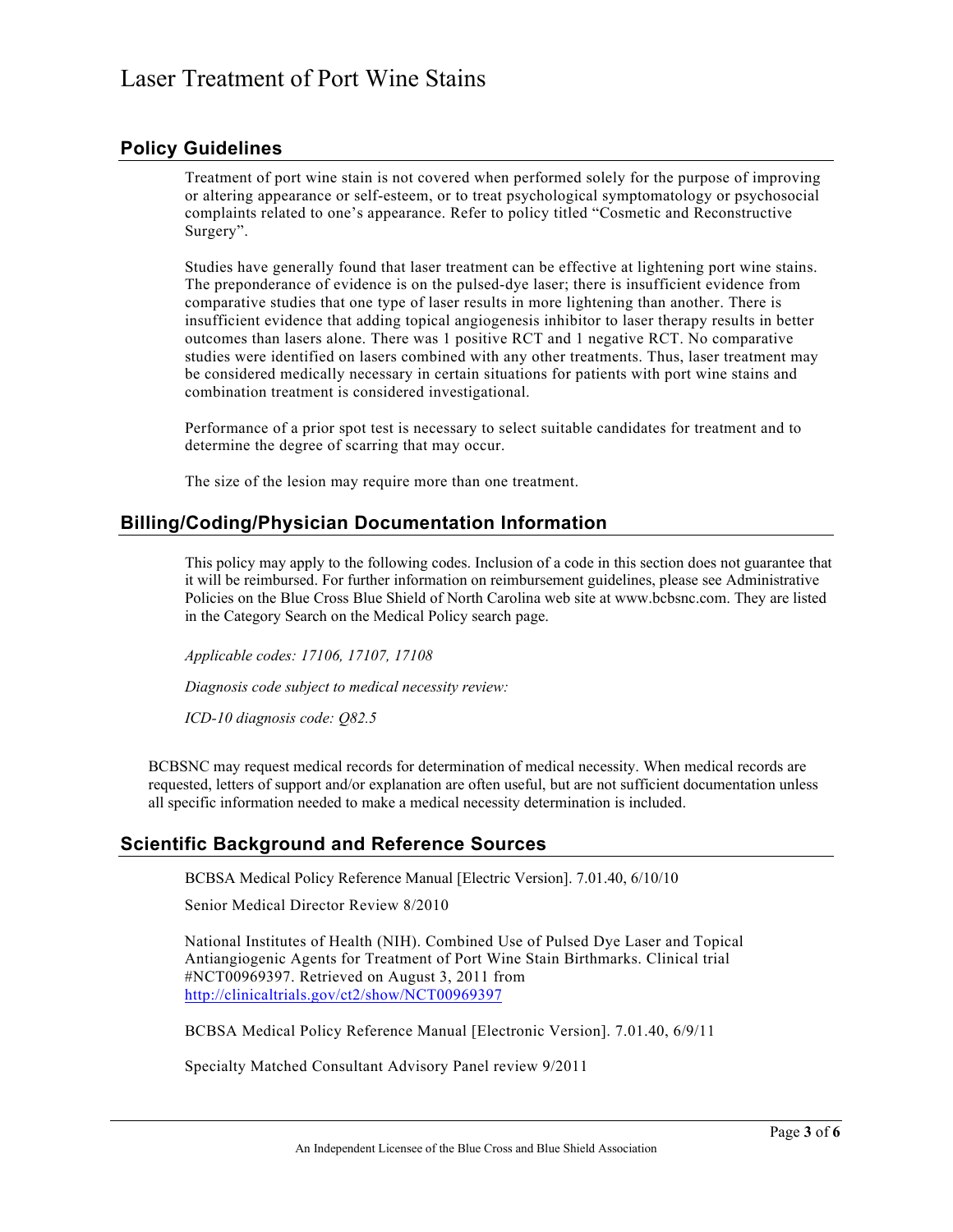National Institutes of Health (NIH). Treatment of Port Wine Stains in Children With Pulsed Dye Laser and Timolol Gel. Clinical trial # NCT01272609. Retrieved from <http://clinicaltrials.gov/ct2/show/NCT01272609?term=NCT01272609&rank=1>

BCBSA Medical Policy Reference Manual [Electronic Version]. 7.01.40, 6/14/12

Specialty Matched Consultant Advisory Panel review 9/2012

BCBSA Medical Policy Reference Manual [Electronic Version]. 7.01.40, 6/13/13

Specialty Matched Consultant Advisory Panel review 9/2013

Medical Director review 9/2013

Tremaine AM, Armstrong J, Huang YC et al. Enhanced port-wine stain lightening achieved with combined treatment of selective photothermolysis and imiquimod. J Am Acad Dermatol 2012; 66(4):634-41.

Passeron T, Maza A, Fontas E et al. Treatment of port wine stains with pulsed dye laser and topical timolol: a multicenter randomized controlled trial. Br J Dermatol 2013.

BCBSA Medical Policy Reference Manual [Electronic Version]. 7.01.40, 6/12/14

Specialty Matched Consultant Advisory Panel review 9/2014

Medical Director review 9/2014

Specialty Matched Consultant Advisory Panel review 9/2015

Medical Director review 9/2015

BCBSA Medical Policy Reference Manual [Electronic Version]. 7.01.40, 11/12/15

Patel A, Chou E, Findeiss L, Kelly K. The Horizon for Treating Cutaneous Vacular Lesions. *Seminars in Cutaneous Medicine and Surgery*. 2012, 31:98-104

Zheng JW, Zhang L, Zhou Q, et al. A practical guide to treatment of infantile hemangiomas of the head and neck. *International Journal of Clinical and Experimental Medicine*. 2013;6(10):851-860.

Medical Director review 11/2016

Specialty Matched Consultant Advisory Panel 8/2020

Specialty Matched Consultant Advisory Panel 8/2021

Medical Director review 8/2021

#### **Policy Implementation/Update Information**

12/10/10 New policy implemented. Laser treatment of port wine stains in the presence of functional impairment related to the port wine stain may be considered medically necessary.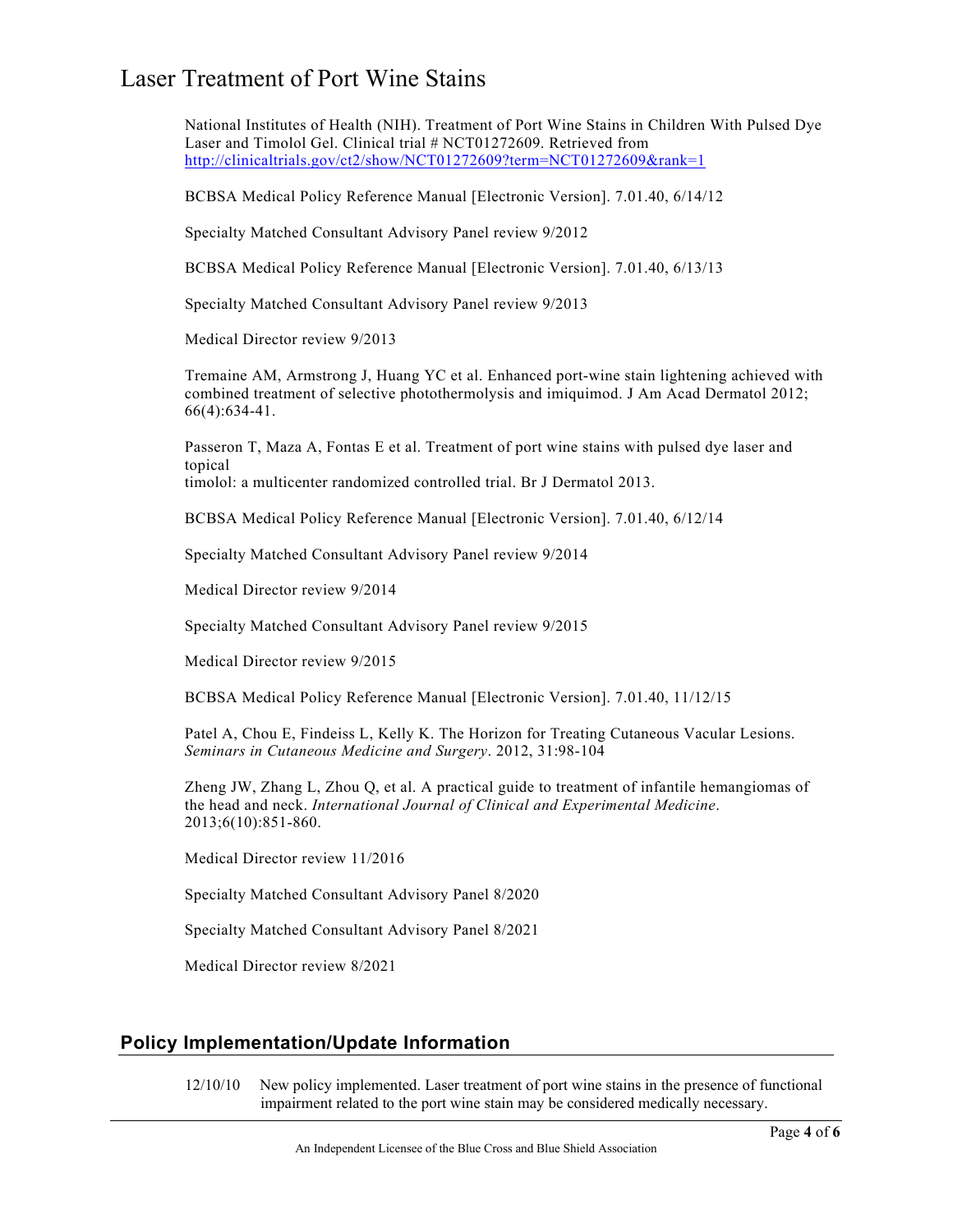Treatment with lasers in combination with photodynamic therapy or topical angiogenesis inhibitors is considered investigational. References added. Notice given 9/14/10 for Policy effective 12/21/2010. (mco)

- 8/30/11 Updated Description section. Updated Policy Guidelines. References updated. No changes to policy statements. (mco)
- 10/11/11 Re-worded policy statement to read: "Laser treatment of port wine stains causing functional impairment may be considered medically necessary." Specialty Matched Consultant Advisory Panel review 9/2011. (mco)
- 12/6/11 "When Covered" section revised. Bullet #1 changed to state: "Lesions located where there is potential compromise or actual compromise, (see numbers 3 and 4 below) of vital structures (e.g. nose, eyes, ears, lips, **tongue** or larynx)" and bullet #3 changed to state: "Lesions which involve the eyelids or periorbital tissue and result in impaired vision or strabismus." Medical Director review 12/2011. (mco)
- 8/7/12 Policy Guidelines updated. References updated. No changes to Policy Statements. (mco)
- 10/16/12 Specialty Matched Consultant Advisory Panel review 9/2012. No changes to Policy Statements. (mco)
- 7/1/13 ICD-10 diagnosis code added to "Billing/Coding" section. (mco)
- 7/30/13 Description section updated. References updated. No changes to Policy Statements. (mco)
- 10/15/13 Specialty Matched Consultant Advisory Panel review 9/2013. Medical Director review 9/2013. No changes to Policy Statements. (mco)
- 7/1/14 Removed ICD-10 effective date from Billing/Coding section (mco)
- 8/12/14 References updated. Policy Guidelines updated. No changes to Policy Statements. (mco)
- 10/14/14 Specialty Matched Consultant Advisory Panel review 9/2014. Medical Director review 9/2014. No changes to Policy Statements. (mco) (td)
- 10/30/15 Specialty Matched Consultant Advisory Panel review 9/2015. Medical Director review 9/2014. No changes to Policy Statements. (td)
- 1/26/15 References updated. (td)
- 12/30/16 Specialty Matched Consultant Advisory Panel review 9/28/2016. Coverage statement revised to read: Pulsed Dye Laser treatment is covered for port wine stains on the head and/or neck for members age 18 or younger. Pulsed Dye Laser treatment is covered for port wine stains on the trunk and extremities which are associated with recurrent bleeding, infection, pain or ulceration or when there is documented evidence of physical functional impairment. Carbon Dioxide  $(CO<sub>2</sub>)$  lasers for treatment of port wine stains is considered investigational. References updated. (an)
- 7/28/17 Language in the "When Covered" section revised for clarity. Pulsed dye laser treatment is covered for port wine stains on the head and/or neck of members **under age 18**. Pulsed dye laser treatment is covered for port wine stains on the head and/or